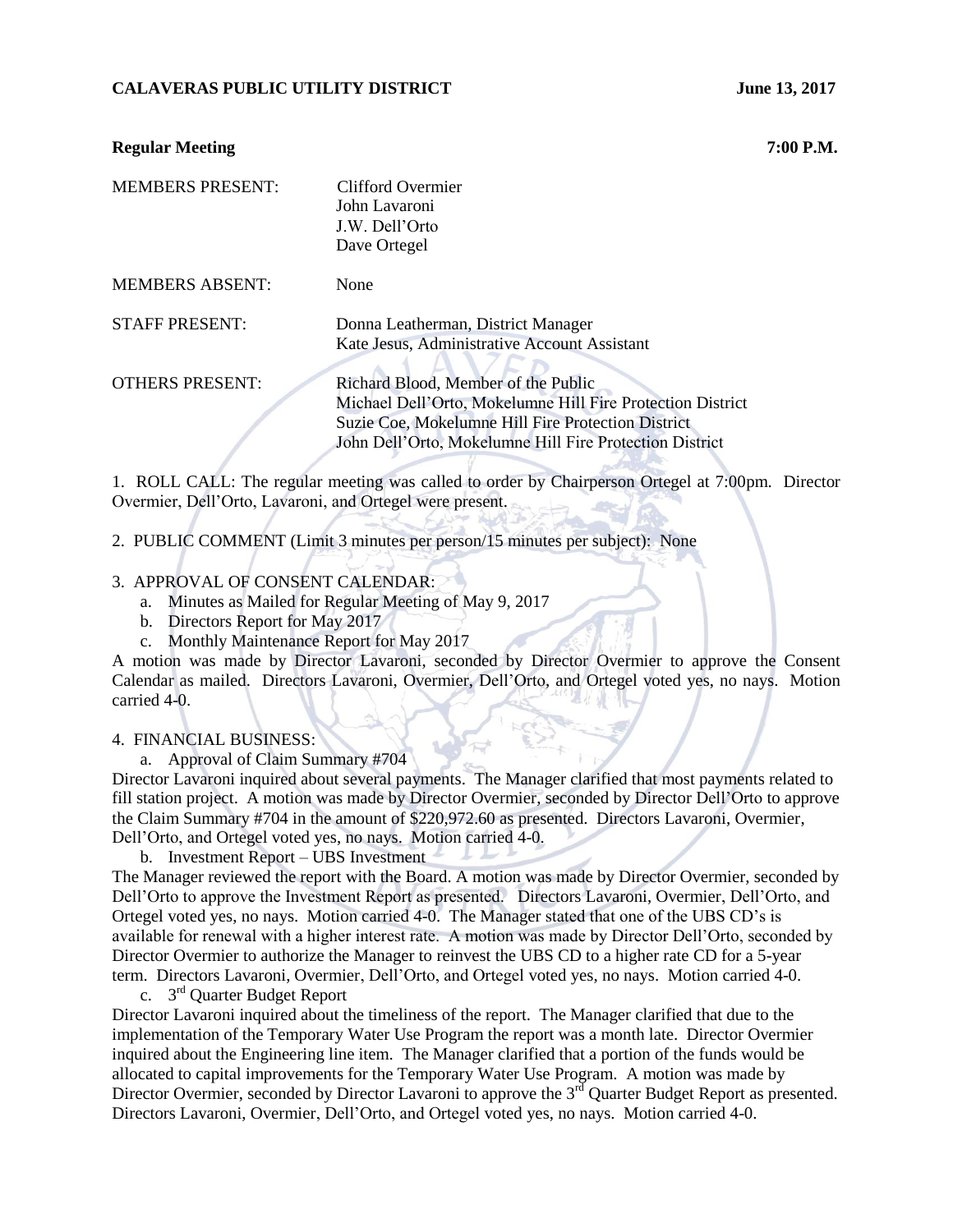5. NOTICE OF BOARD VACANCY: The Manager stated that Director McCartney has resigned as of May 10, 2017 and reviewed the timeline for filling the Board vacancy. The notice will be posted starting June 14, 2017 and applications will be accepted until July 3, 2017. The Board will review applications at the July Board meeting (for possible appointment).

6. MOKELUMNE HILL FIRE PROTECTION – LETTER OF CONCERN REGARDING LOCKING HYDRANTS: Michael Dell'Orto introduced the other members of the Mokelumne Hill Fire Protection District including Suzie Coe and John Dell'Orto. Suzie Coe reviewed the letter that she wrote to the District on May 25, 2017 and voiced the concern regarding the delay of response times due to the locking hydrant caps. Director Dell'Orto explained the District's reasoning behind the hydrant caps. Michael Dell'Orto offered suggestions to assist with the unauthorized water use from the hydrants in the area. The Manager clarified that not all hydrants will be locked all local fire personnel will be notified of these hydrants and given keys for the locks.

7. AB975 (FRIEDMAN) LETTER OF OPPOSITION: The letter was presented as information for the Board's review.

8. RESOLUTION 2017-4: A RESOLUTION AUTHORIZING REPRESENTATIVE FOR SCADA PROJECT: The resolution was presented to the Board that will authorize the Manager to act on behalf of the District for possible funding through the State for the SCADA project. A motion was made by Director Overmier, seconded by Director Lavaroni to approve Resolution 2017-4: A Resolution Authorizing Representative for SCADA Project as presented. A roll call vote was taken. Directors Lavaroni, Overmier, Dell'Orto, and Ortegel voted yes, no nays. Motion carried 4-0.

9. PROGRESS REPORT – LONG TERM WATER NEEDS STUDY (LTWNS): The Manager discussed the current status of the study. A public meeting will be scheduled in August and a joint public meeting with Calaveras County Water District (CCWD) will be scheduled in September or October.

10. DISCUSSION/ACTION: WATER STORAGE INVESTMENT PROGRAM (WSIP): The Manager gave an update on the status of the program. The District is working with the Engineer on the application process.

### 11. WATER USAGE REPORT:

- May Water Usage
- Fill Station Update

The Manager reviewed the water usage for the month of May. A cost recap and timeline for the Fill Stations was also presented. The Manager stated that the District has received positive responses from the bulk water permit holders.

### 12. MANAGERS COMMENTS:

- a. Request to Change August Board Meeting to 8/15/17: The Board authorized to reschedule the August Board Meeting to August 15, 2017.
- b. SWRCB Reduction of Fees for Public Water System Serving Disadvantaged Community: The District received notification of possible fee reimbursement if qualifications were met. A request for reduction was mailed on May 23, 2017.
- c. Report on Legislative Days Attendance: The Manager reviewed the different bills that were discussed.

The District received a Public Records Request from Water Audit California regarding District dams. The Manager worked with Legal Counsel on a formal response. The Manager informed the District of the upcoming rate increase from San Andreas Sanitary District that will affect the office and the warehouse.

# 13. DIRECTORS COMMENTS:

- a. LAFCO Meeting 5/15/17 Director Lavaroni: Director Lavaroni reported on the May meeting.
- b.  $CAMRA Meeting$  Reminder  $6/21/17 Director$  Ortegel will attend the meeting.